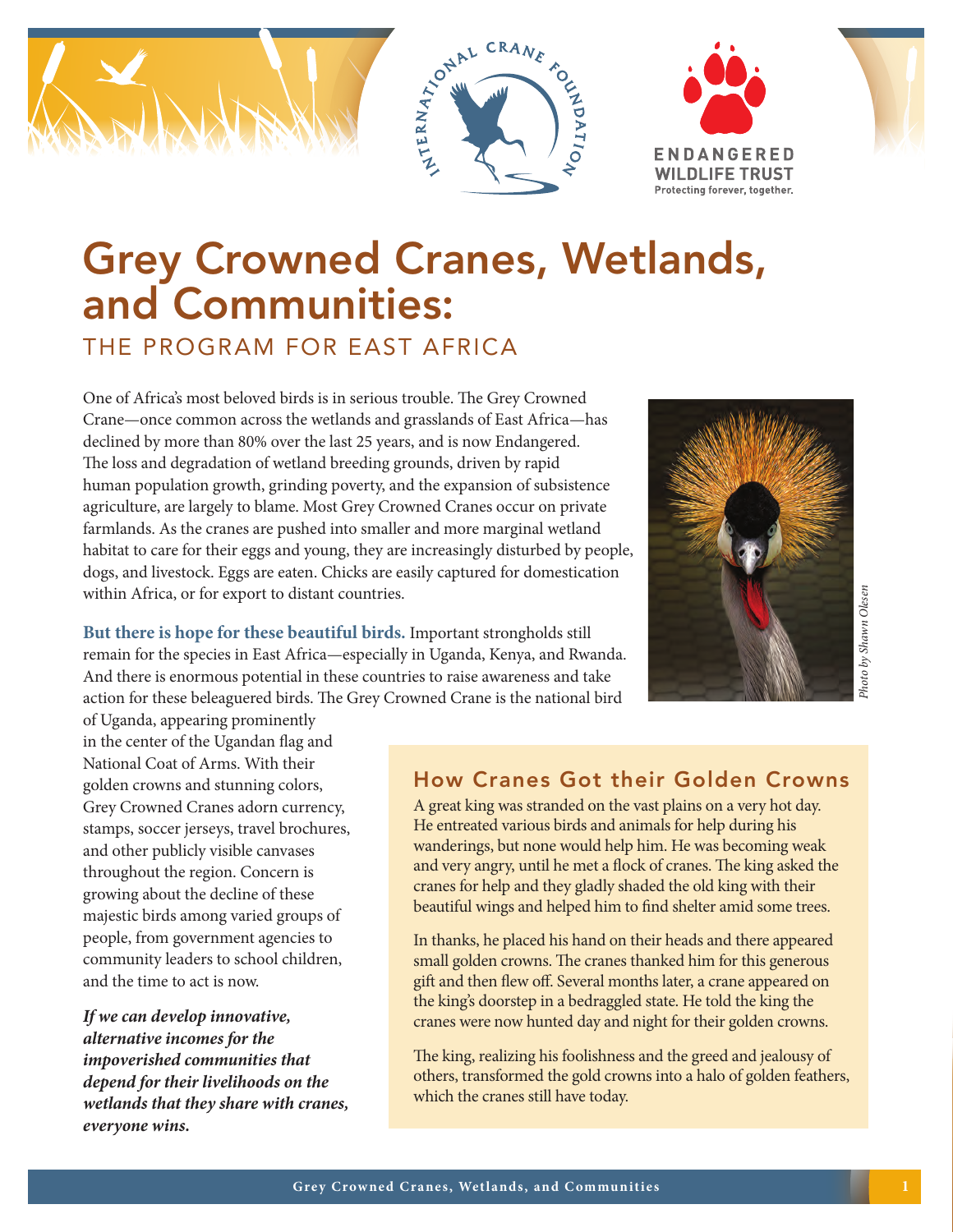### OUR IMPACT

**The International Crane Foundation/Endangered Wildlife Trust Program for East Africa focuses on the iconic Grey Crowned Cranes, the wetlands they depend on, and the communities who share these lands across East Africa.** We monitor the status, distribution, and threats to Grey Crowned Cranes across all of the range countries, but focus in-depth on conservation and livelihood solutions in three countries that are critical to the survival of this species: Uganda, Kenya, and Rwanda. We evaluate our impact on crane population trends and breeding productivity, on the health of the wetlands the cranes depend on, and on the socio-economic advancement of local communities who commit to crane and wetland conservation. We use the *Open Standards for the Practice of Conservation* for the planning, implementation, and adaptive management of all our field projects.

### Safeguarding the National Bird of Uganda

Uganda is home to the largest population of Grey Crowned Cranes in Africa, with strongholds in the southwest and southcentral parts of the country. Rapid human population growth places immense pressure on these productive wetlands. The numbers of Grey Crowned Cranes and many other species are falling rapidly as the quality and extent of wetland habitat declines. For nearly 20 years, our local community leader and conservation biologist Jimmy Muheebwe has worked tirelessly to reverse this decline. He studies the root causes of threats to these cranes, and engages community groups to improve



their livelihoods while protecting cranes and their habitats. He has formed dozens of school wildlife clubs to raise awareness about cranes and biodiversity through drama, dance, and song. He explains the rich array of ecosystem services provided by healthy wetlands, and how these services benefit local communities in diverse ways. Going forward, we will expand on this legacy in Uganda by:

- Empowering community-based **Crane Custodians** to safeguard cranes at Kaku Kiyanja, Nyamuriro, Kiruruma, Mugandu, and other key sites in southwestern and southcentral Uganda by reducing nest and chick disturbances and preventing the removal of eggs and chicks for the illegal bird trade.
- Negotiating voluntary Conservation Agreements with local communities that provide benefits to the community in return for conservation actions that reduce threats to cranes and their habitats.
- Providing training and mentorship to community leaders and residents for sustainable livelihood practices that incorporate climate-smart, biodiversity-friendly agriculture (promoting crops better suited to the area, incorporating no-till farming, adopting methods to improve soil fertility and reduce erosion, and reducing the need for agrochemicals), and that promote the green economy, sustainable market chains, and alternatives to environmentally damaging practices.
- Incorporating family planning, empowerment and education of girls and women, and human health in the community projects we develop, through strategic partnerships that advance Population-Health-Environment (PHE) programs.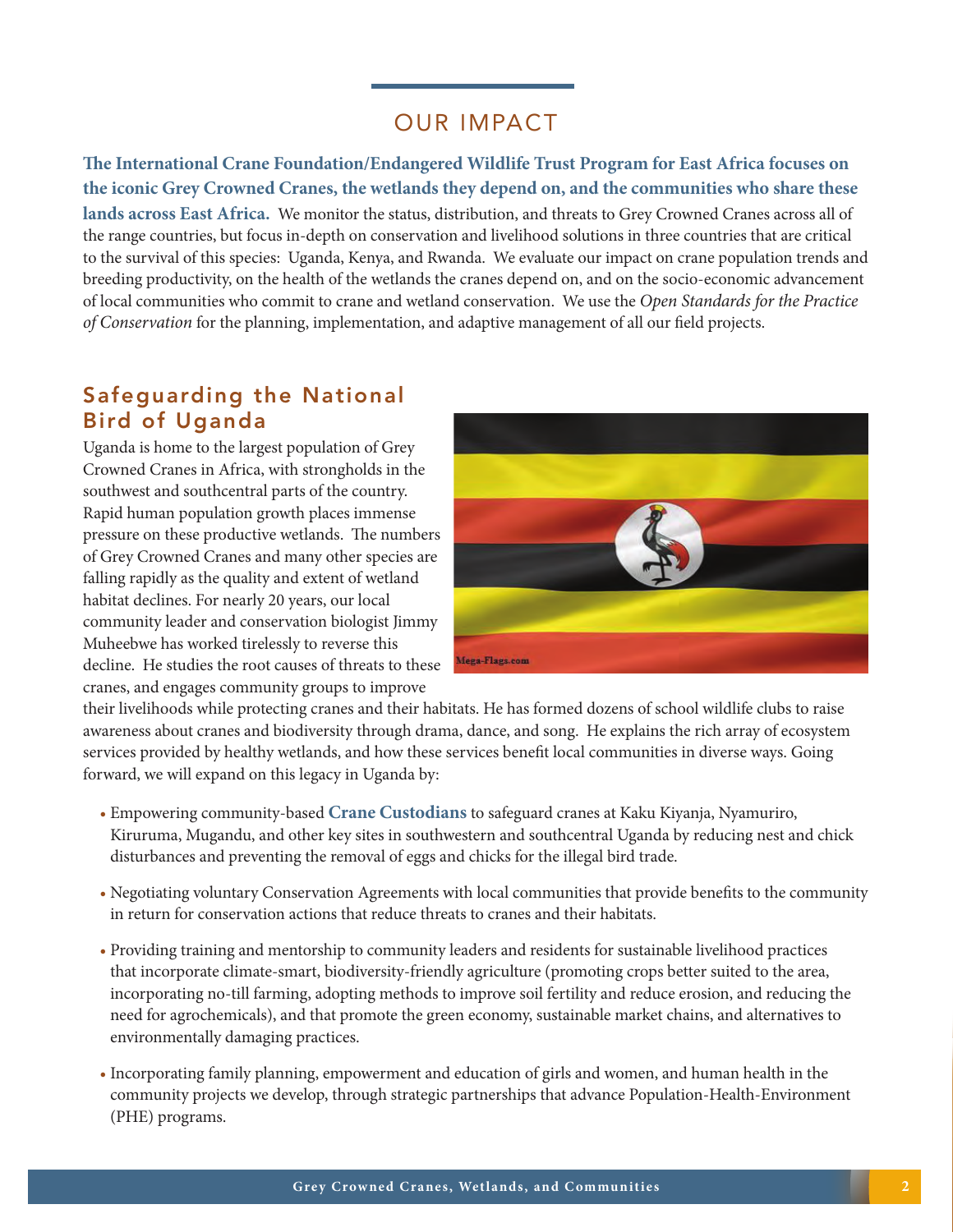- Encouraging community members to create buffer zones between their crops and wetlands and engaging them in replanting large expanses of papyrus in wetlands that have been degraded and converted.
- Facilitating the development of Community-Based Wetland Management Plans involving local communities and authorities, providing the legal framework for communities to sustainably use and manage important wetlands.

*In Uganda, we achieve our impact in close partnership with* **Nature Uganda,** *the Ministry of Water and Environment, the Ministry of Tourism, Wildlife and Antiquities, Uganda Wildlife Authority, and Uganda Wildlife Education Centre.*

• Developing a nationwide campaign for all Ugandans to take pride in and responsibility for the future of Grey Crowned Cranes, describing concrete actions they can take to protect cranes and wetlands.



## Photo by Jim Harris *Photo by Jim Harris*

### Community Action for Grey Crowned Cranes in Kenya

The wetlands of Western Kenya are another major stronghold for Grey Crowned Cranes. Since 1993, we have supported the Kipsaina Crane and Wetland Conservation Group, a registered Community-Based Organization in Kenya under the leadership of local leader and crane enthusiast Maurice Wanjala. In and around Saiwa Swamp National Park, an important breeding area for Grey Crowned Cranes, we developed a model demonstration area for conservation-friendly livelihood projects that reduce the human pressure on wetlands and their watersheds. These projects involve native tree nurseries, livestock fodder, fish ponds, dairy goats, and bee-keeping. Maurice engages primary and secondary schools, church congregations, and women's groups in cultural activities that promote land stewardship and crane conservation. We are now expanding these efforts into other important sites for Grey Crowned Cranes in western Kenya,

such as the Sio-Siteko Wetland and surrounding Busia Grasslands (a designated *Key Biodiversity Area*), and the Kingwal Swamp and surrounding watershed. Our actions include:

- Empowering community-based **Crane Custodians** to safeguard cranes in western Kenya, especially by reducing nest and chick disturbances and preventing the removal of eggs and chicks for the illegal bird trade.
- Negotiating voluntary Conservation Agreements with local communities that provide benefits to the community in return for conservation actions that reduce threats to cranes and their habitats.
- Celebrating cranes, wetlands, and wildlife through our annual Cracide Day and Crane Festival, which is supported by local government, private stakeholders, and local communities.
- Providing spring source protection outside of wetlands, ensuring clean and reliable sources of drinking water for communities and livestock.
- Managing a large nursery to provide indigenous tree seedlings and fruit trees for community-based restoration of riparian zones near streams and wetlands.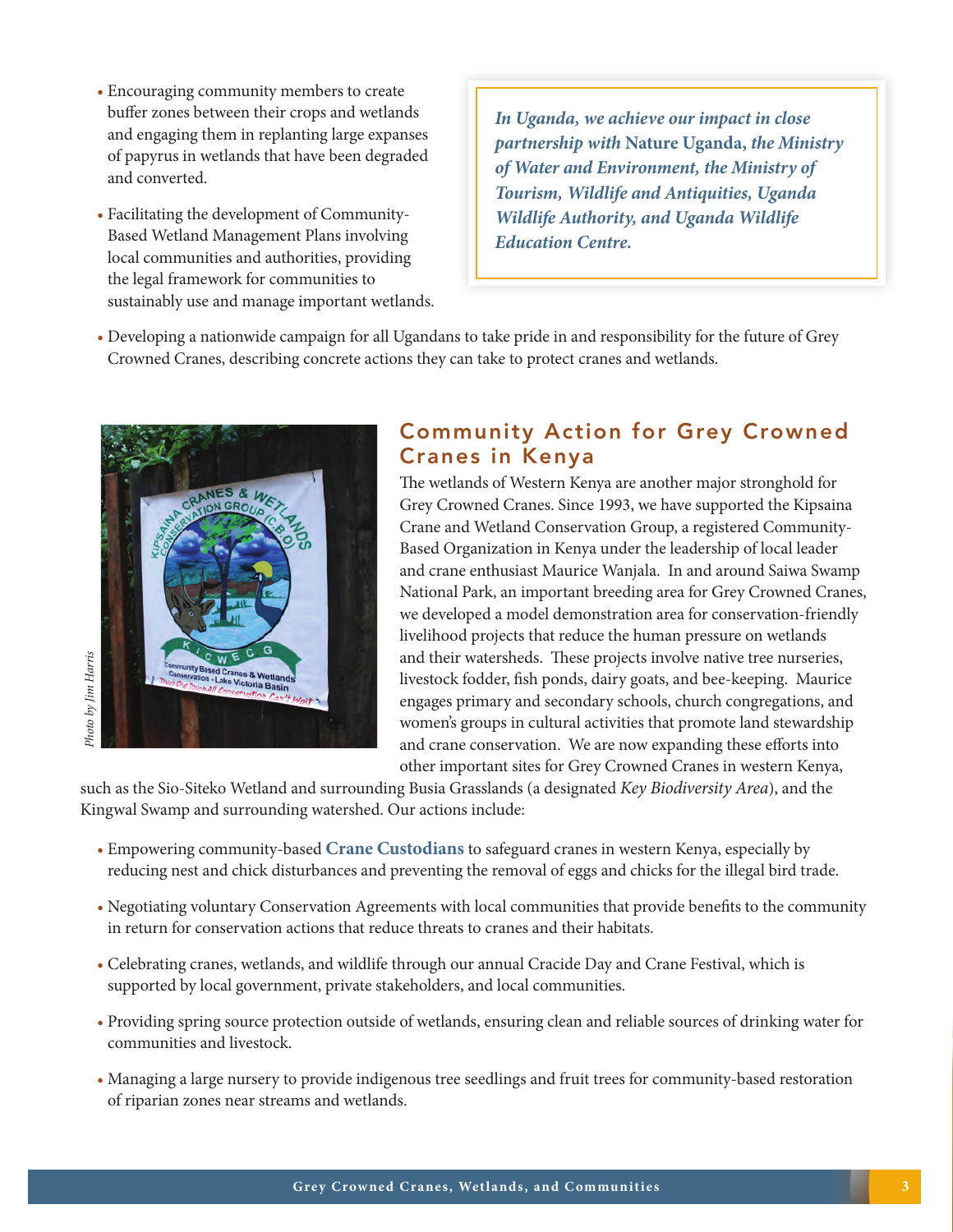- Developing a new Community Conservancy or protected area for Kingwal Swamp, under a formal agreement under Kenyan Law that promotes community land management for wildlife conservation and compatible land uses that improve livelihoods.
- Providing training and mentorship to community leaders and residents for sustainable livelihood practices that incorporate climate-smart, biodiversityfriendly agriculture (promoting crops better suited to the area, incorporating no-till farming, adopting methods to improve soil fertility and reduce erosion, and reducing the need for agrochemicals), and that promote the green economy, sustainable market chains, and alternatives to environmentally damaging practices.
- Incorporating family planning, empowerment and education of girls and women, and human health in the community projects we develop, through strategic partnerships that advance Population-Health-Environment (PHE) programs.

*In Kenya we work in in partnership with the local organization Community Action for Nature Conservation (CANCO) and the Kipsaina Crane and Wetland Conservation Group. We also collaborate with the Kenya Wildlife Service, the National Museums of Kenya, Conservation International, Wetlands International, and others.*



*Photo by Erica Cochrane* hoto by Erica Cochrane

### A New Dawn for Rwanda's Cranes and Wetlands

Rwanda's population of Grey Crowned Cranes is smaller than that of the neighboring strongholds of Uganda and Kenya, but the country serves as a model for developing regional crane and wetland conservation strategies. Since 2011, we have piloted approaches in Rwanda that we use in our priority projects across the region, including Conservation Agreements linked to important livelihood options. At Rugezi Marsh in northern Rwanda, we introduced modern bee-keeping methods and cooperatives that have reduced the frequency of damaging fires associated with traditional bee-keeping —a key threat to the marsh and its inhabitants.



We facilitated the development of fodder production cooperatives to reduce overharvest of plants from Rugezi Marsh for cattle feed. We established micro-enterprises to support the tourism industry. From the capital Kigali to Akagera National Park in eastern Rwanda, we support efforts to reintroduce Grey Crowned Cranes that have been confiscated from captivity back to the wild. Going forward, we are:

• Ensuring the long-term sustainability of our Conservation Agreements for bee-keeping, fodder production, and micro-tourism enterprises.